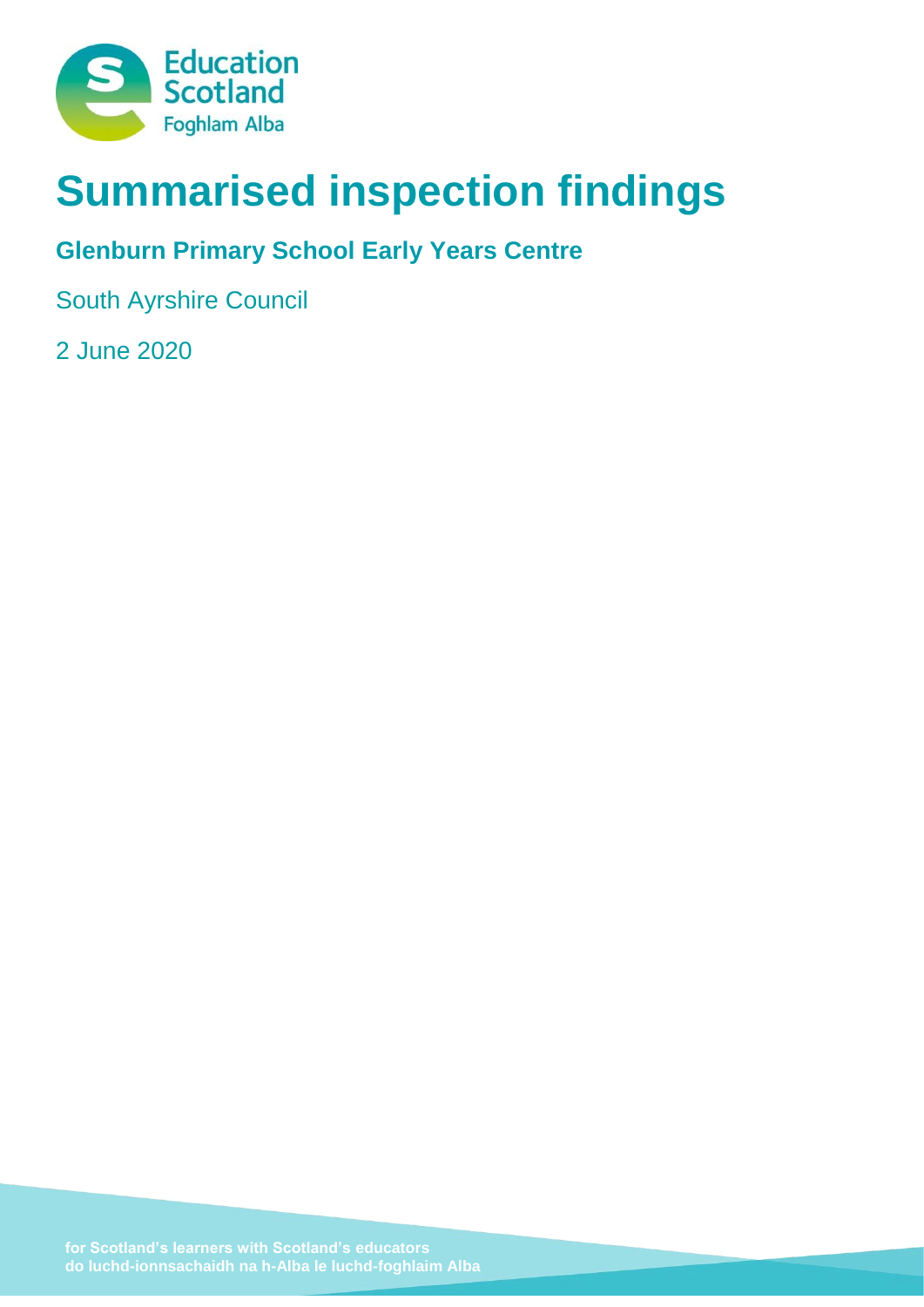# Key contextual information

Glenburn Early Years Centre (EYC) is based in the main primary school building. The setting has one playroom and children have daily access to a secure, enclosed outside area. At the time of the inspection there were 58 children attending the EYC with 15 children attending full time.

## **1.3 Leadership of change good**

This indicator focuses on working together at all levels to develop a shared vision for change and improvement which reflects the context of the setting within its community. Planning for continuous improvement change should be evidence-based and clearly linked to strong self-evaluation. Senior leaders should ensure that the pace of change is well judged and appropriate to have a positive impact on outcomes for children. The themes are:

- $\blacksquare$  developing a shared vision, values and aims relevant to the setting and its community
- $\blacksquare$  strategic planning for continuous improvement
- $\blacksquare$  implementing improvement and change
- Senior leaders value the EYC as an integral part of the whole school community. Practitioners meet together regularly and work collaboratively. They are supported well by the depute headteacher. This allows practitioners to feel valued and an important part of the process of change and improvement.
- $\blacksquare$  The EYC shares the same vision and values as the primary school. All practitioners demonstrate a strong commitment to securing positive outcomes for children, 'To Be the Best That We can Be' which is reflected in their everyday practice. The aims are specific to the EYC, agreed, and shared with parents and carers in a variety of ways including newsletters and a display in the setting. Practitioners are supporting children well to understand and talk about the values and aims in meaningful ways using appropriate language.
- **n** Practitioners access a wide variety of professional learning opportunities across the cluster and local authority. Practitioners value the opportunity to visit other settings and look outwards to improve their practice. Senior leaders should continue to support practitioners to reflect on how these opportunities impact on their pedagogy and build upon their individual skills and knowledge. Senior leaders and practitioners should measure the impact of professional learning to ensure it leads to improvements and positive outcomes for children.
- **n** All practitioners have leadership roles, for example mentoring modern apprentices and developing further approaches to family learning. Senior leaders, as planned, should continue to support practitioners to build on existing strengths to improve further their leadership skills. This should focus on curriculum knowledge and develop further practitioners' expertise. Children are capable and keen to undertake more meaningful leadership roles that build upon their interests and skills. This should include opportunities to be part of learner participation groups.
- The EYC team are reflective and strive for continuous improvement. A whole school improvement plan outlines priorities relevant to the EYC and includes links to national and local priorities and guidance. Practitioners are involved in the review and evaluation of the plan, contributing effectively to discussions on the progress towards achieving the priorities.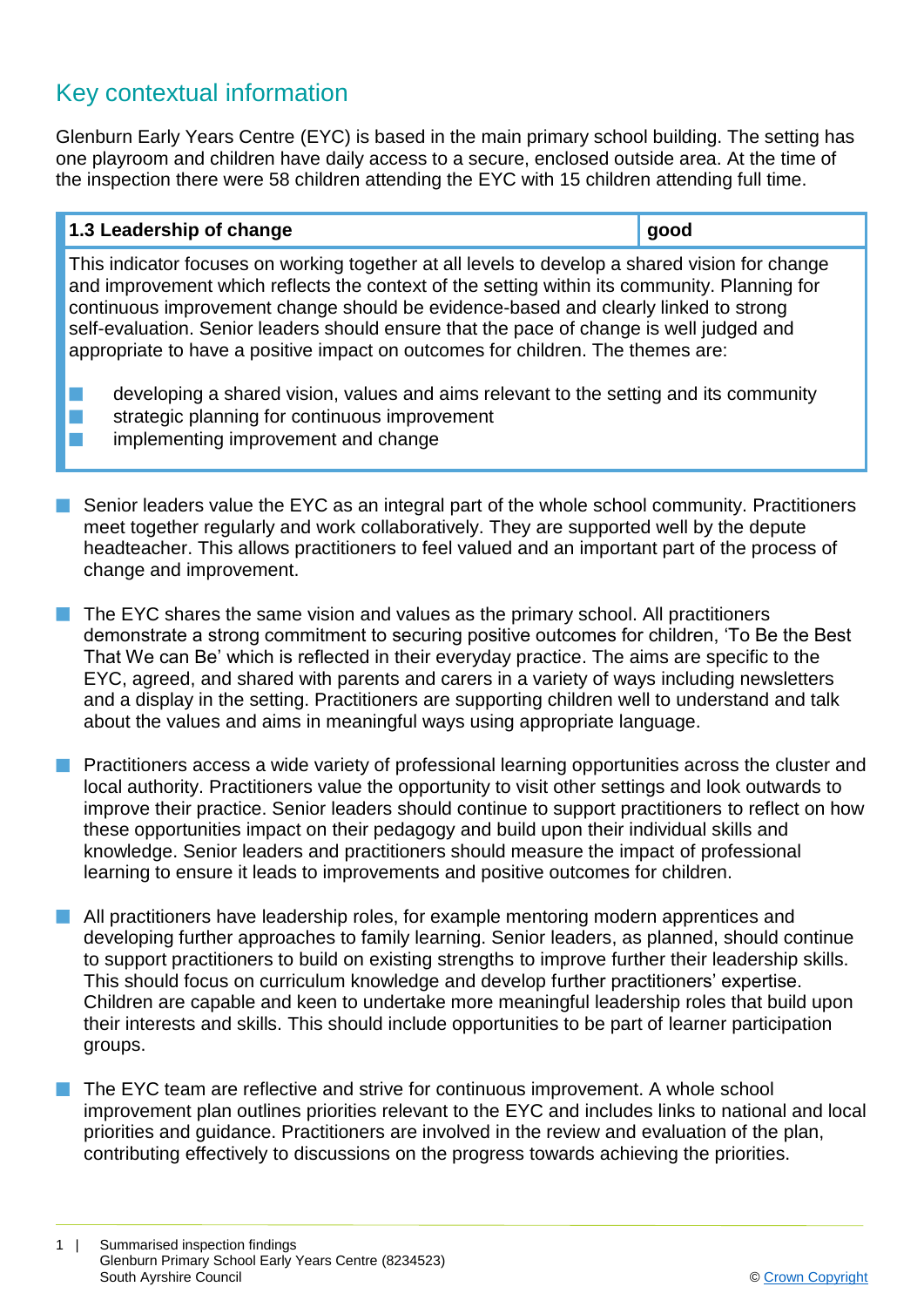Senior leaders have established systems for self-evaluation. Practitioners have a clear understanding of the process and benefit from a manageable pace of change to secure improvements. Senior leaders carry out a range of monitoring activities, including reviewing planning and observations in the EYC. Practitioners are at the early stages of undertaking peer observations. They are building their skills and confidence in this approach and senior leaders are supporting the team to develop this aspect of their self-evaluation approaches. Individualised feedback should support practitioners to measure changes and improvements they make in their practice.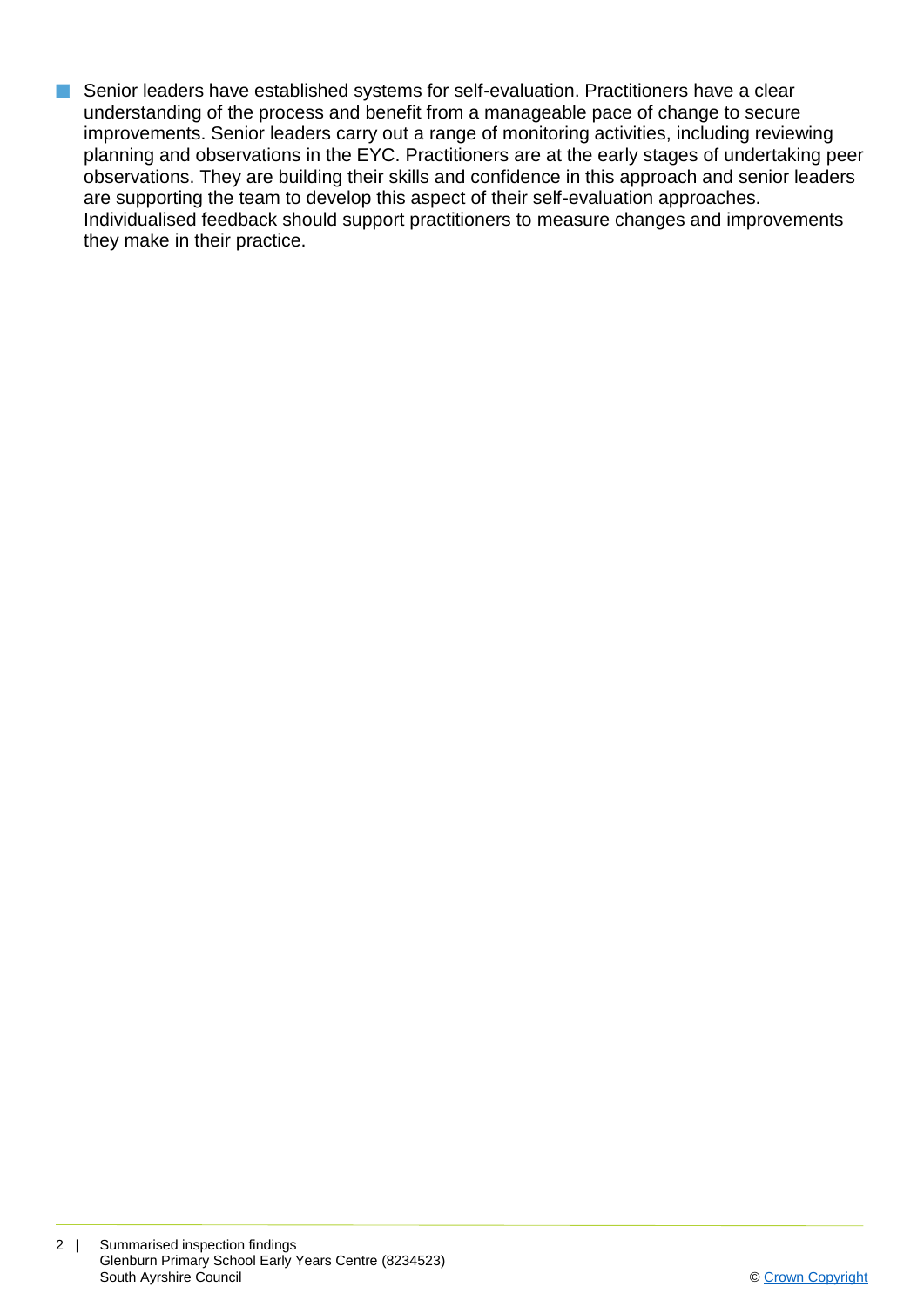| 2.3 Learning, teaching and assessment                                                                                                                                                                                                                                                                                                                                                                                                                               | good |
|---------------------------------------------------------------------------------------------------------------------------------------------------------------------------------------------------------------------------------------------------------------------------------------------------------------------------------------------------------------------------------------------------------------------------------------------------------------------|------|
| This indicator focuses on ensuring high quality learning experience for young children. It<br>highlights the importance of a very good understanding of child development and early learning<br>pedagogy. Effective use is made of observation to inform future learning and identify the<br>progress made. Children are involved in planning for their own learning. Together these ensure<br>children's successes and achievements are maximised. The themes are: |      |
| learning and engagement<br>quality of interactions                                                                                                                                                                                                                                                                                                                                                                                                                  |      |
| effective use of assessment                                                                                                                                                                                                                                                                                                                                                                                                                                         |      |

- planning, tracking and monitoring
- **n** Practitioners work well together to ensure all children and parents feel welcome, valued and included in the EYC. As a result, children are happy, feel secure and quickly choose where to play. Children are motivated and engaged as they decide where to play. Caring, supportive relationships between children, practitioners and families are a key feature of the setting.
- n Practitioners know and understand children, their interests and stage of development well. The team rightly combine small and large group times with longer periods of free play. Group times are short, focused and adult directed. Most children concentrate for extended periods of time as they explore the texture of foam or transport water along pipes in the outdoor area. A good range of open-ended resources supports children to independently mix paint and create rockets. Most children engage purposefully in play with the reassuring presence of an adult. A few children find it difficult to deepen or extend their learning independently. The team should continue to provide opportunities for children to be inquisitive, identify and solve problems and take risks in their learning.
- The team are consistently caring and attentive in their interactions with children. All practitioners tailor their vocabulary well to children's stage of development. There are a few good examples of practitioners using open-ended questions well. As planned, senior leaders should support practitioners to develop higher order questioning skills to help children to explore their thinking in more depth. Practitioners need to ensure all experiences offer an appropriate level of depth and challenge. This should support children to build on and develop further their prior learning.
- Children use the computer to play digital maths games, draw and print pictures and capture photographs of their work. Practitioners should continue to develop further the use of digital technologies to enhance learning.
- Practitioners listen to, value and respond to children's ideas and interests. They use mind maps to record children's ideas and what they already know. As planned, the team should continue to develop ways to enable children to consistently lead and direct their own learning. Practitioners should reflect on the balance between adult directed and child led learning. A few practitioners reinforce the language of learning well with children. Most children need support to think about what they already know, can do and would like to learn next.
- Practitioners meet weekly to share, discuss children's progress, and think about how to plan learning. There are clear processes and structures that support keyworkers to plan for children's development and learning. Practitioners formally observe and record children's engagement in learning each term. The team use this information to make a few appropriate changes to the learning environment.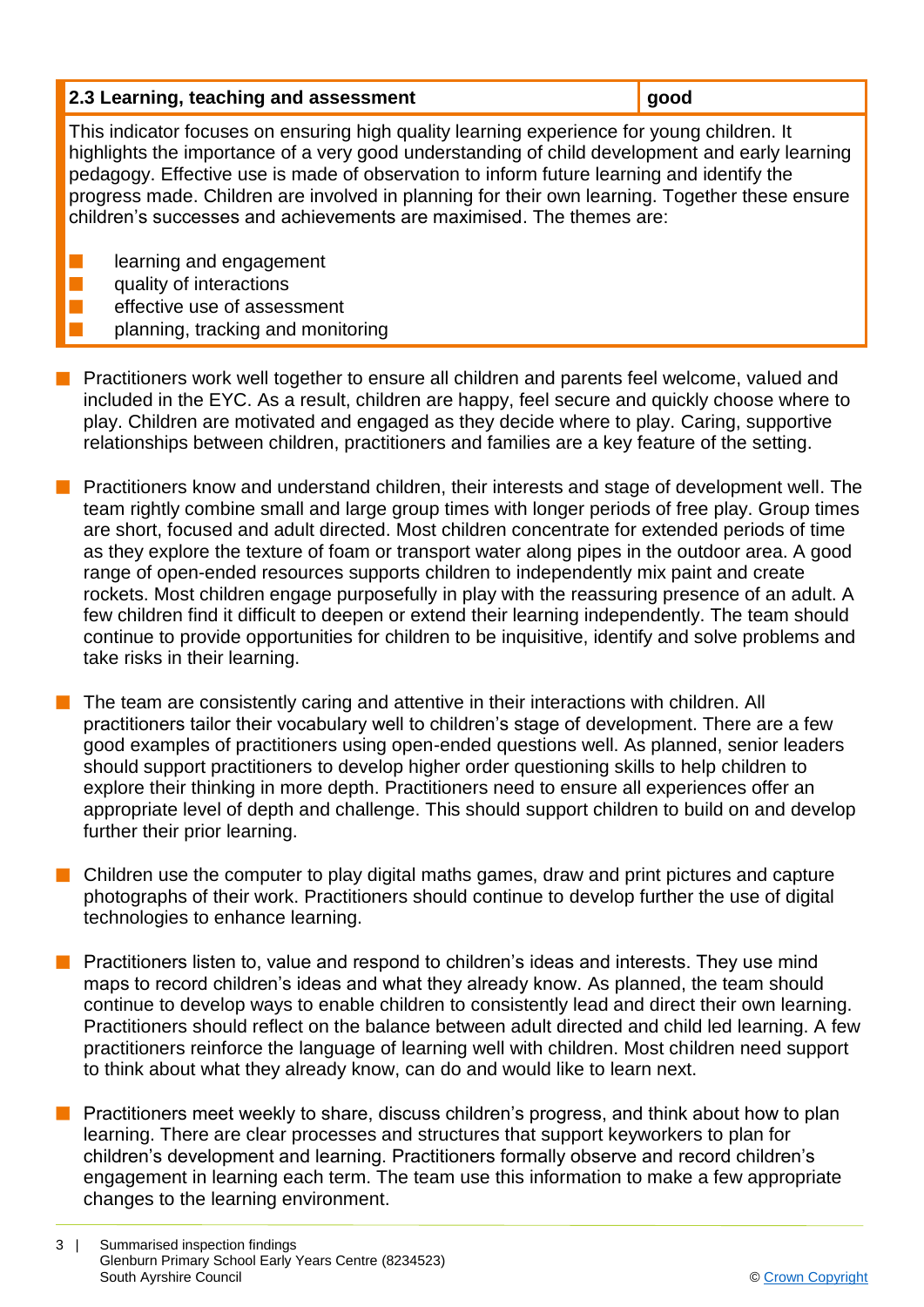- n Keyworkers regularly review children's progress at helpful termly progress meetings with the depute headteacher. Practitioners reflect on, and plan for, children's progress with parents during reviews of care plan targets. The team moderate their judgements of children's progress with other settings in the local area. As a team, this means they have a shared understanding of the progress children make towards agreed targets. Senior leaders and practitioners create targets for children who are experiencing barriers to learning. These should be reviewed, assessed and updated as required to ensure needs are being met fully.
- $\blacksquare$  Children proudly access, share and reflect on experiences and learning using attractive, personalised 'FAB books'. These books contain a range of good information about children's progress and development over time. Practitioners plan time with individual children to talk about their experiences celebrated in the books. Parents contribute to and share these 'FAB books' regularly with their child. This offers parents a window into their child's experiences in the EYC as they celebrate achievement of key milestones.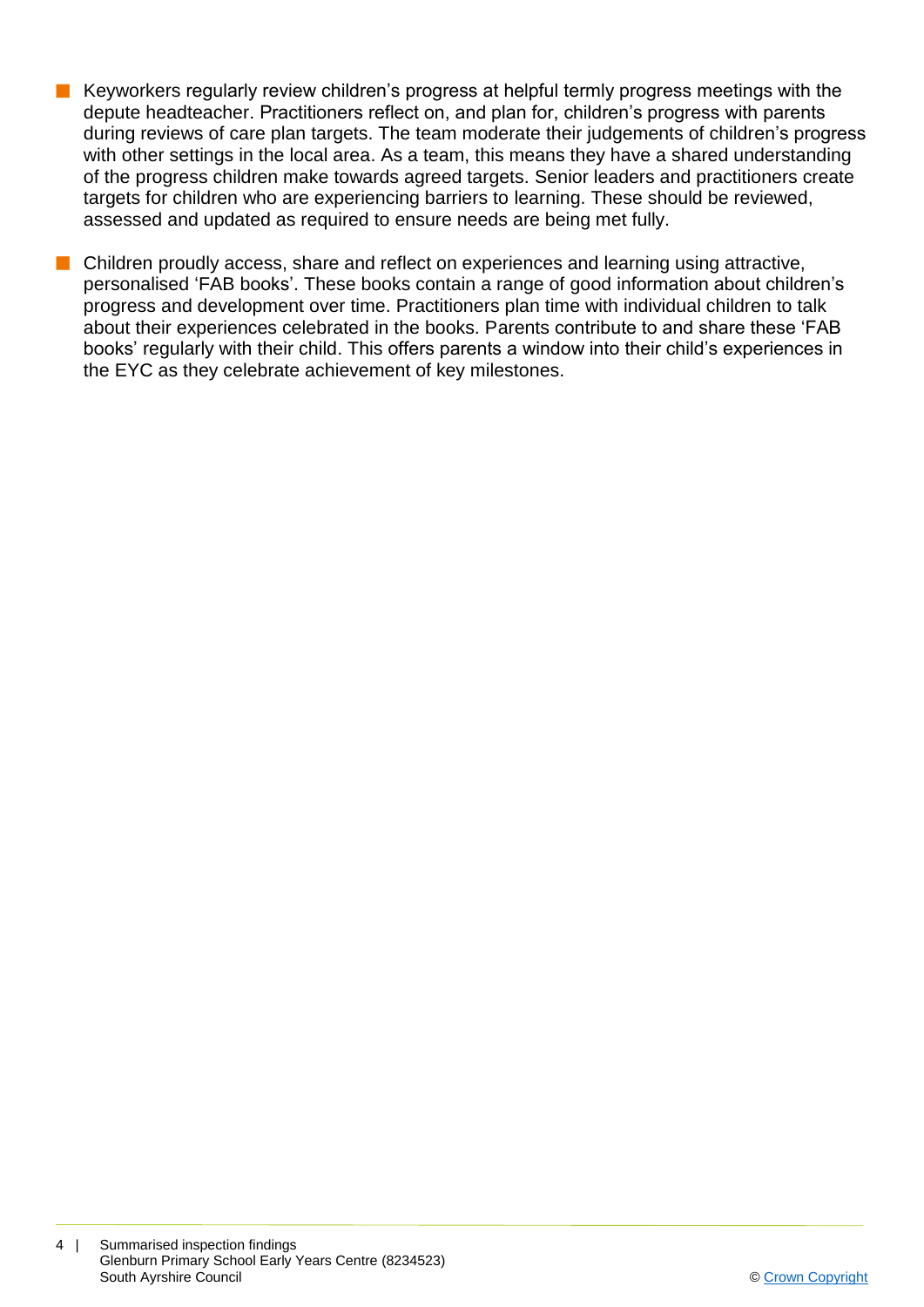## **2.2 Curriculum: Learning and developmental pathways**

- $\blacksquare$  The EYC team provide an appropriate breadth of learning experiences. Senior leaders recognise the need to create a curriculum rationale for the EYC. This should provide the EYC team with an opportunity to be clear about their shared pedagogy and focus on challenge and depth of learning. The process of creating a curriculum rationale should support a shared understanding and increased use of the local context.
- **n** Practitioners use local authority progression frameworks for all curricular areas. Practitioners are developing their knowledge of new local authority approaches to track progress in learning.
- **n** Practitioners make effective use of the local community through activities such as world of work events, health weeks, walks in the local community and visits to care homes. They should continue to build on these experiences to promote children's application of skills and knowledge in real life contexts and support children in learning further about skills for learning, life and work.
- $\blacksquare$  Children's transitions into the EYC are flexible and take account of their individual needs with enhanced transition visits offered as required. The EYC's arrangements for children moving to P1 ensure children feel confident and familiar with their new learning context. Across the early level, staff should, as planned, continue to work together to develop a shared understanding of play based learning to support continuity in the curriculum and learning for children.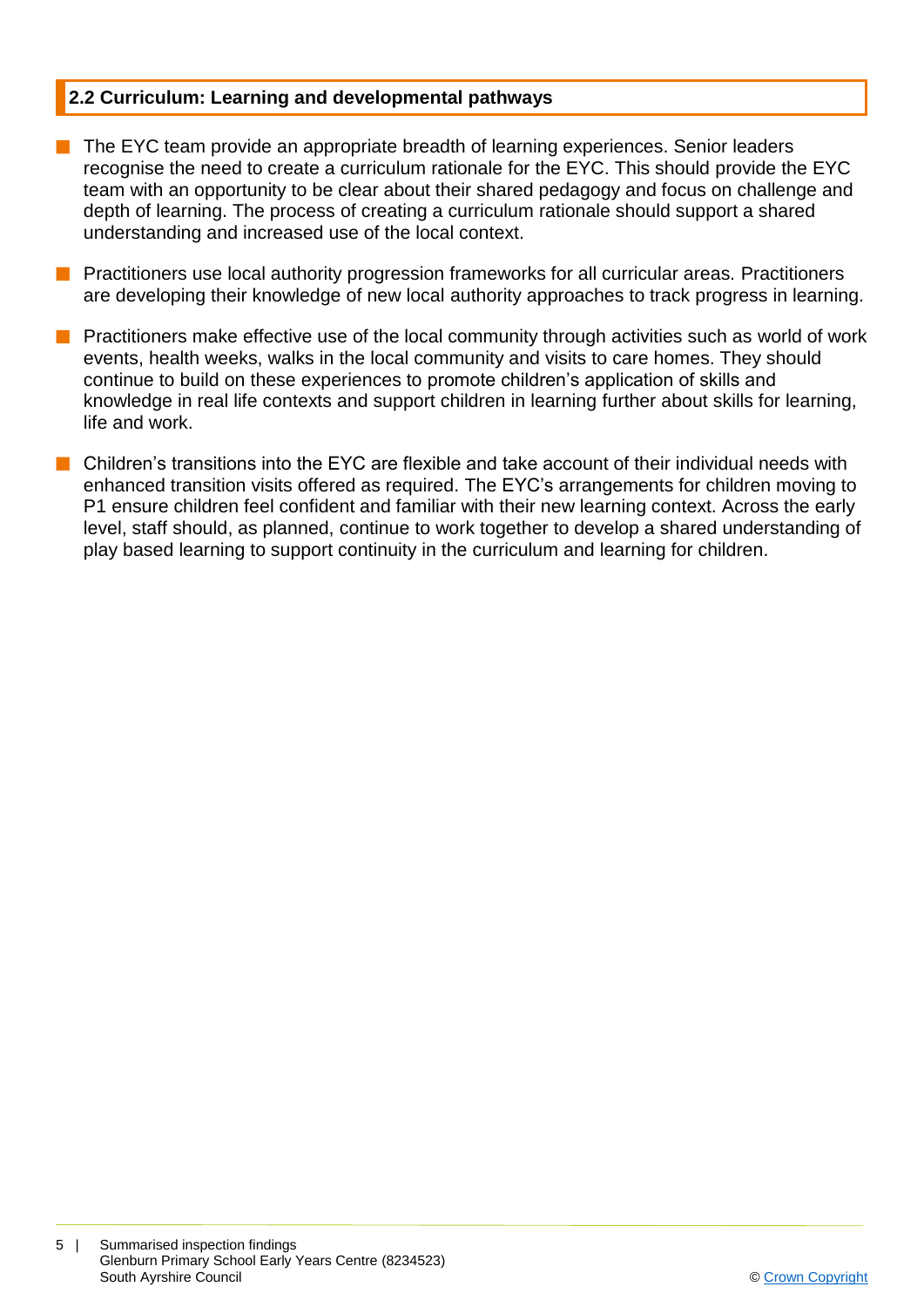## **2.7 Partnerships: Impact on children and families – parental engagement**

**n** Parents and carers are welcomed and active partners in the life and work of the EYC. The team have established highly positive relationships with families due to their inclusive and open approach. As a result, most parents regularly attend a good range of meetings, for example workshops and events where practitioners share information about children's interests and curriculum areas. Parents and carers attend care plan meetings within appropriate timescales and have regular informal and formal opportunities to share information. Most parents report this supports them to develop better relationships with practitioners and feel able to ask questions about their child's learning and development. Practitioners provide a range of communication including newsletters, home link activities, 'coffee and chat' meetings, the school website and social media. Almost all parents report that they feel well informed about the work of the EYC.

n Practitioners, senior leaders and outside professionals work very well together to establish and develop positive relationships with families. The EYC team, in partnership with the local authority family learning team offers a wide range of parental engagement opportunities. This includes stay and play sessions, family baking sessions and workshops to help parents and carers support children's learning at home. Most parents report that this gives them a better understanding of the activities and learning their child enjoys at the EYC. The EYC team consult regularly with children and families and respond to feedback, ideas and suggestions to inform future activities. Children, parents and partners should build on this positive collaborative approach to evaluate the impact of learning together on children's progress.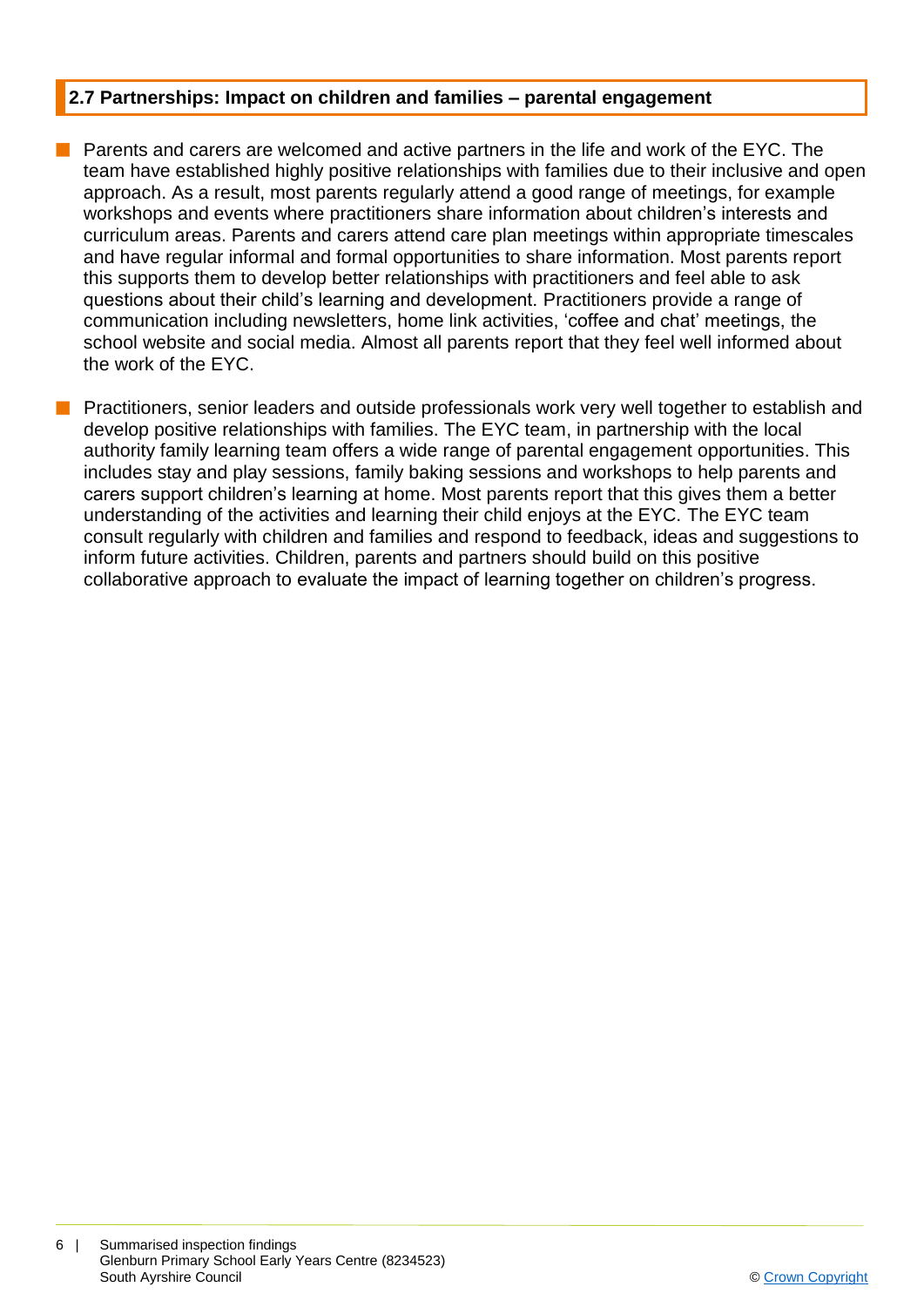## **2.1 Safeguarding**

**n** The school submitted self-evaluation information related to child protection and safeguarding. Inspectors discussed this information with relevant staff and, where appropriate, children. In addition, inspectors examined a sample of safeguarding documentation. Areas for development have been agreed with the school and the education authority.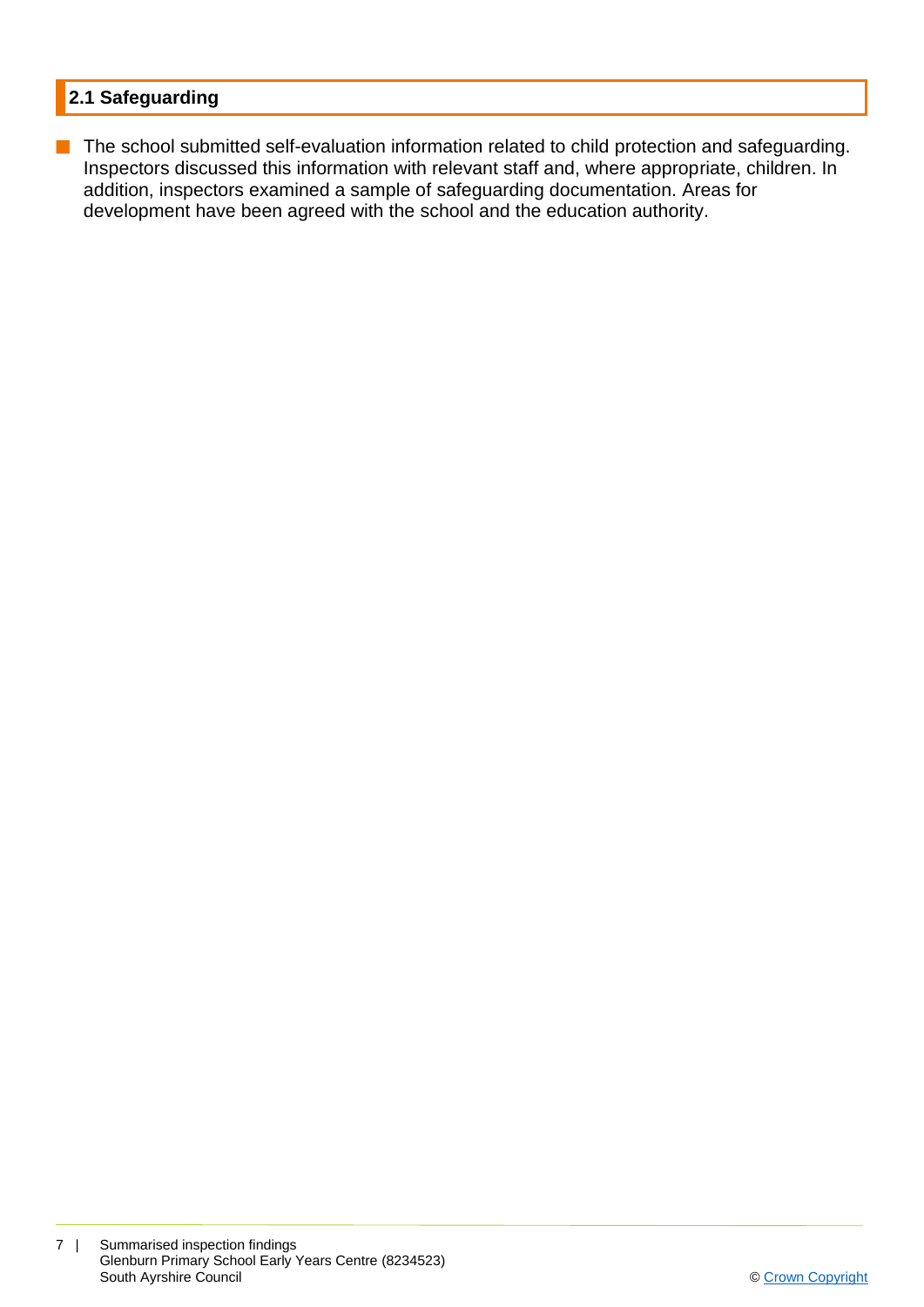## **3.1 Ensuring wellbeing, equality and inclusion very good**

This indicator reflects on the setting's approach to children's wellbeing which underpins their ability to achieve success. It highlights the need for policies and practices to be well grounded in current legislation and a shared understanding of the value of each individual. A clear focus on wellbeing entitlements and protected characteristics supports all children 'To Be the Best That We can Be' and celebrates their successes and achievements. The themes are:

 $\blacksquare$  wellbeing

 $\blacksquare$  fulfilment of statutory duties

# $\blacksquare$  inclusion and equality

- Senior leaders and practitioners have strong relationships with children and families. They work very well with families to establish effective links in order to support all children. The ethos of the EYC is nurturing and respectful. As a result, children are confident, happy, secure, safe and enjoy their time at the setting.
- **n** Practitioners use the language of wellbeing very well during learning experiences and in information shared between home and the EYC. Children's rights are promoted across the EYC. Practitioners recognise the need to develop further children's understanding of their rights in order to help them talk more confidently about their own wellbeing needs.
- $\blacksquare$  Children are safe as they identify risks with practitioners during walks in the local community and visits to local woodlands. They reflect well on how to manage risk within the indoor and outdoor EYC environment using a benefits and risks assessment approach. The nurturing environment created by the EYC team results in an ethos where children feel respected and included in the learning experiences. Children's views and ideas about what they would like to learn and what they already know are regularly gathered. Practitioners work well together to develop an independent, accessible approach to learning in the EYC. Children are articulate, observant and demonstrate clearly that they are able to play an even greater role in leading aspects of the EYC.
- **n** Practitioners plan for snack with children, taking into account their comments about snack choices. All children have an active role as they take turns to plan, prepare and enjoy a range of healthy snacks. Practitioners support children very well to develop their skills including cutting, spreading, pouring and social interactions with their friends. Most are willing to try a range of unfamiliar foods. All children take part in a daily tooth-brushing programme. This supports them to understand why it is important to keep their bodies healthy. Children attending the EYC for a full day benefit from eating socially during lunch times in the school dining area. Children are happy and confident both indoors and outdoors. Outdoor learning supports children to be healthy and active as well as developing their physical skills using balance bikes and weekly visits to the gym.
- $\blacksquare$  Almost all children play together cooperatively and are developing important friendships. Practitioners model positive behaviours and assist children to talk through and resolve conflicts together. Children's behaviour is very positive in line with their age and stage of development.
- Practitioners meet statutory duties through effective communication and a good range of monitoring and audits overseen by senior leaders. Practitioners undertake effective professional learning to ensure they are up to date with their responsibilities and support children well. Practitioners ensure records of children's needs are up to date and regularly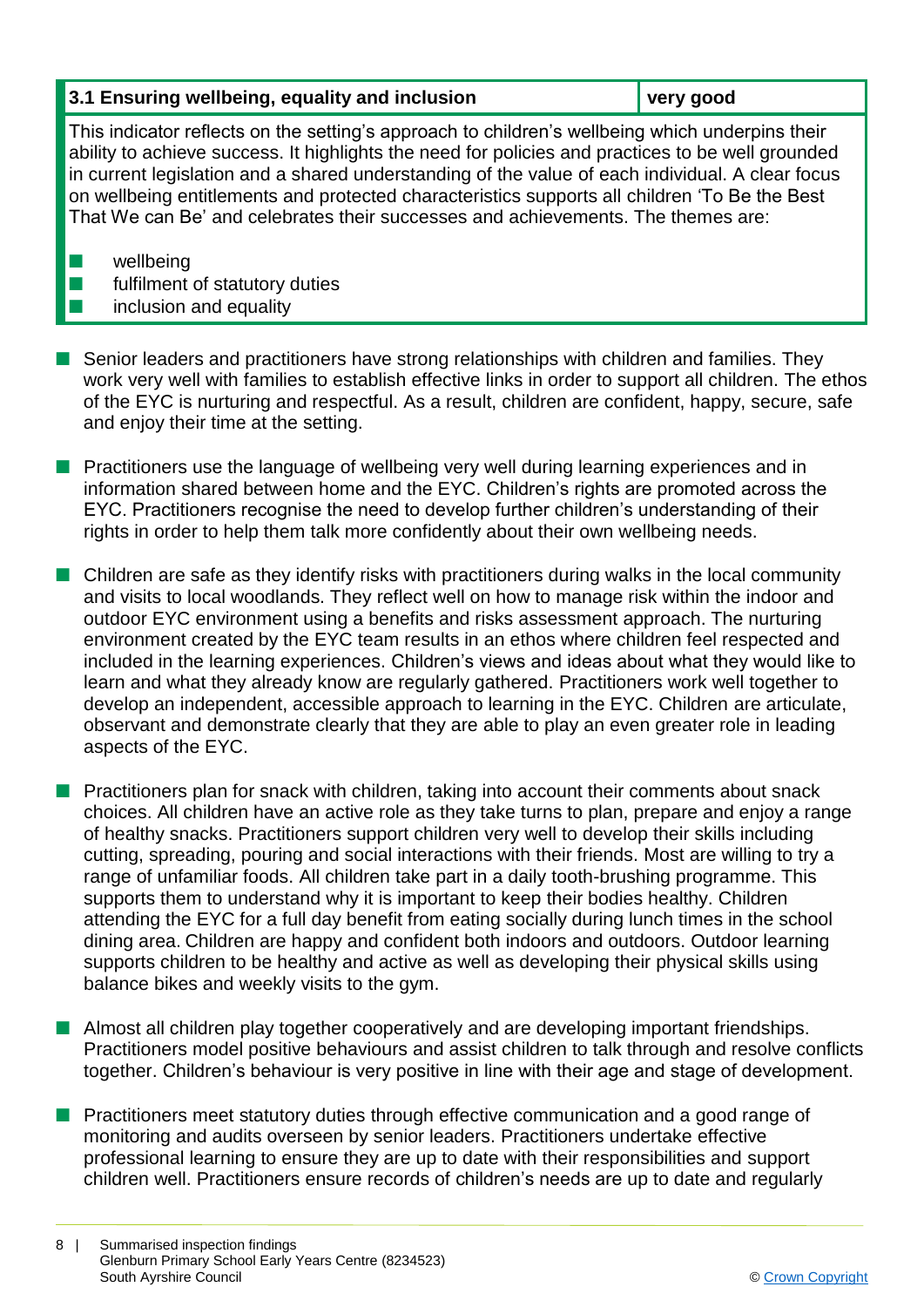reviewed. Sensitive, appropriate use is made of records about children's needs such as 'All About Me' sheets and personal care plans.

**n** Practitioners know their children and families very well. Practitioners are aware of the key role they have to support children to understand equality and diversity. The strong ethos of inclusion created by the EYC team in line with the vision, values and aims ensures that all children and families are treated with fairness and respect. They follow advice and guidance from partner agencies, such as speech and language therapy and other health service professionals to bring about improvements for individual children and their families.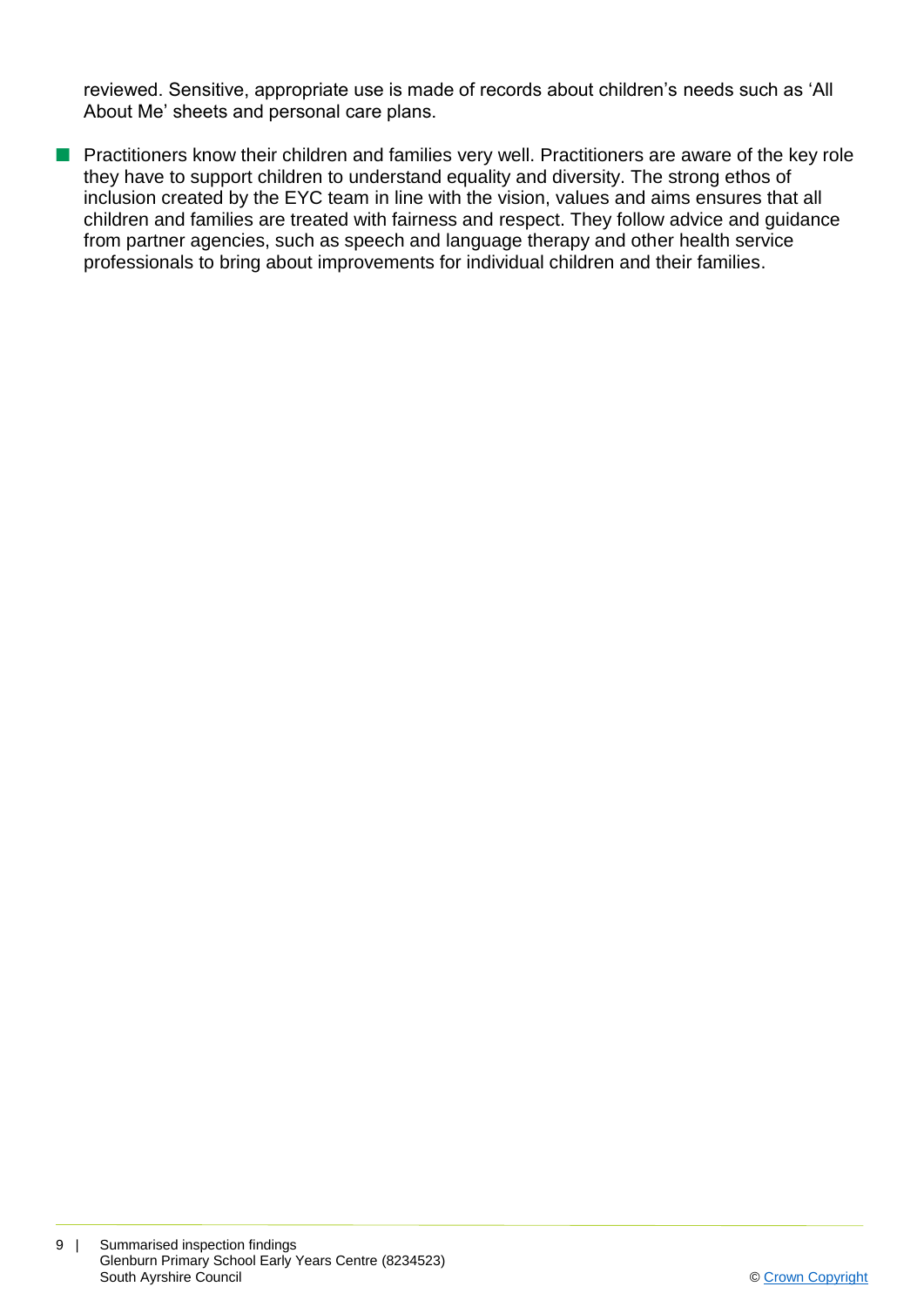#### **3.2 Securing children's progress very good**

This indicator relates to the development and learning of babies, toddlers and young children. It requires clear understanding of early learning and development and pedagogy. It reflects the integrated way young children learn and the importance of experiences and development happening on an individual basis within a supportive, nurturing and stimulating environment. High quality early learning and childcare contributes significantly to enhancing children's progress and achievement as they grow and learn. It can benefit all children by closing the attainment gap and ensuring equity for all. It is about the holistic nature of development and learning ensuring these foundations are secure in order to achieve future attainment success. The themes are:

- **n** progress in communication, early language, mathematics, and health and wellbeing
- $\blacksquare$  children's progress over time
- $\blacksquare$  overall quality of children's achievement
- $\blacksquare$  ensuring equity for all children
- **n** Almost all children are making very good progress in early language and communication. Children are enthusiastic, articulate and confident communicators. Almost all children enjoy re-telling and sequencing familiar stories with an adult. A few children enjoy making their own books with support from practitioners. Almost all children independently explore a good range of fiction and non-fiction texts throughout their play. Children communicate their own ideas very well as they mark make throughout the playroom and outdoors. A few children ask to write signs in the outdoor area. Most children need to become more experienced in applying their early literacy skills in real life contexts.

■ Almost all children are making very good progress in early numeracy and mathematics. Almost all children count frequently throughout their play in the playroom. A few children enjoy exploring larger numbers. A few children are beginning to add and subtract during their group welcome time, and when working in a small group with an adult. Most children show a good understanding of volume as they fill and empty containers in the mud kitchen. Parents and children enjoy exploring number together at home as they explore quantities and create number charts. A few children are ready to develop further a broader range of early numeracy skills in play and real life contexts.

■ Almost all children are making very good progress in health and wellbeing. They laugh and are comfortable and relaxed as they move freely between the indoor and outdoor space. Children cooperate, take turns and help one another as they follow their own EYC rules. Children are proud of their increased independence as they get ready for outdoor play or tidy up. Children increase their confidence, self-esteem and knowledge of their local community as they spend time with residents in a local care home. Most children make good progress in developing their fine motor skills as they help make playdough. Almost all children make very good progress in improving their gross motor skills through a good range of activities in the school gym and outdoor area.

n Children's progress in meeting key milestones is tracked well by keyworkers through useful, focused termly meetings with the depute headteacher. Tracking information includes literacy, numeracy, health and wellbeing. Children's progress with care plan targets and in other curricular areas such as expressive arts is celebrated. As a result, children make very good progress over time from their own unique starting points.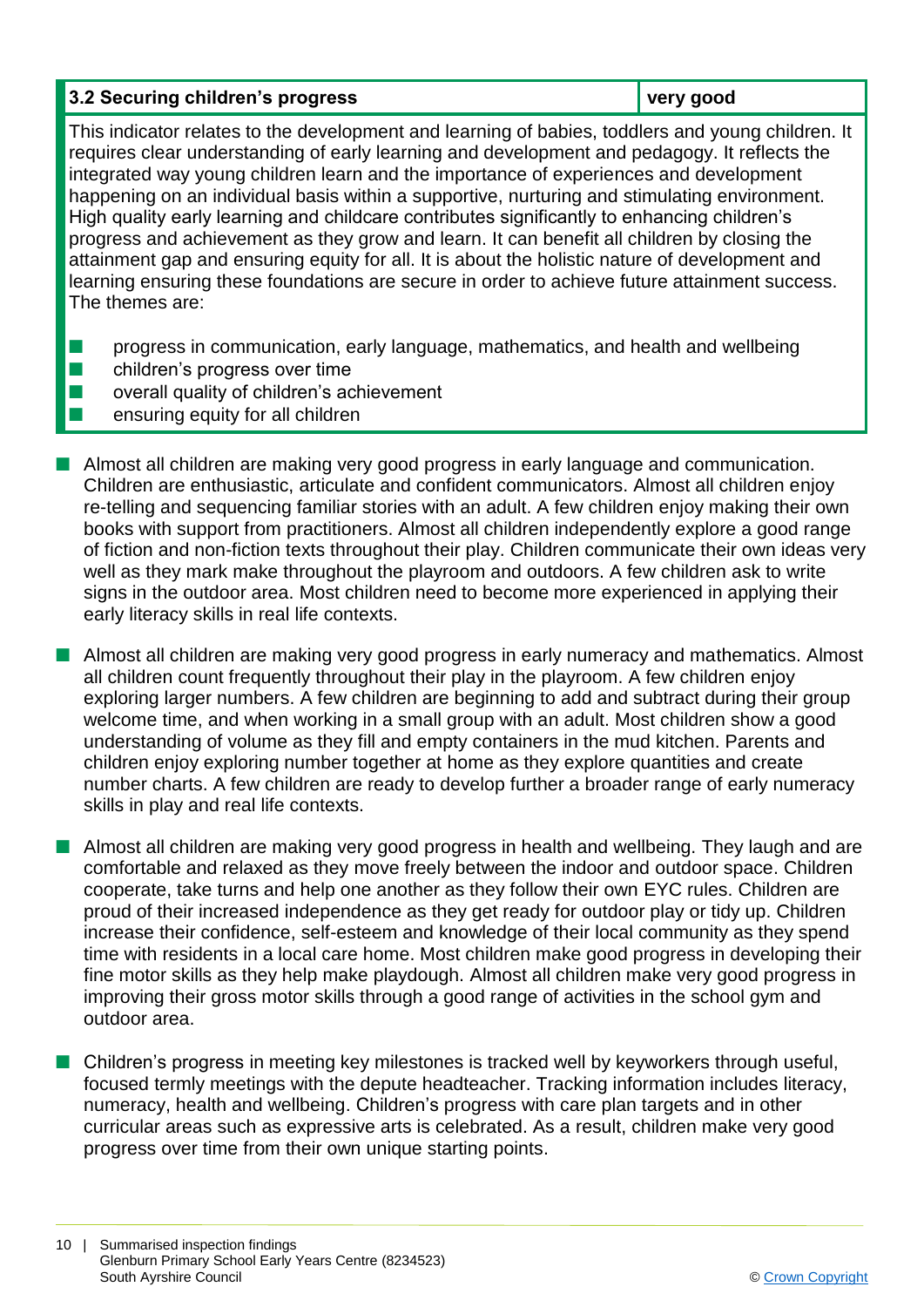- **n** Children are confident and successful learners as they share their creations from home. A few children give one another feedback as they share their views about one another's drawings. Children develop a sense of achievement and positive self-esteem as a result of well-judged praise and encouragement from practitioners. Children, parents and practitioners celebrate children's achievements such as in swimming, drama and independence skills on their 'proud clouds'. Children need opportunities to build on, and develop further, their achievements from home linked to their learning in the setting.
- **n** Children who require additional or specific support are identified promptly, well supported and make good progress. The whole team know children and their individual needs very well. They make good use of 'All About Me' and care planning meetings to build a full picture of the child, their family and their unique needs and interests. Children benefit from small group and targeted support to meet their specific individual needs. Children who need personalised support to communicate, access resources or concentrate for longer periods benefit from clear, specific strategies implemented effectively by the whole team. Parents, practitioners and colleagues from other agencies communicate regularly and work well together to agree and review clear targets.